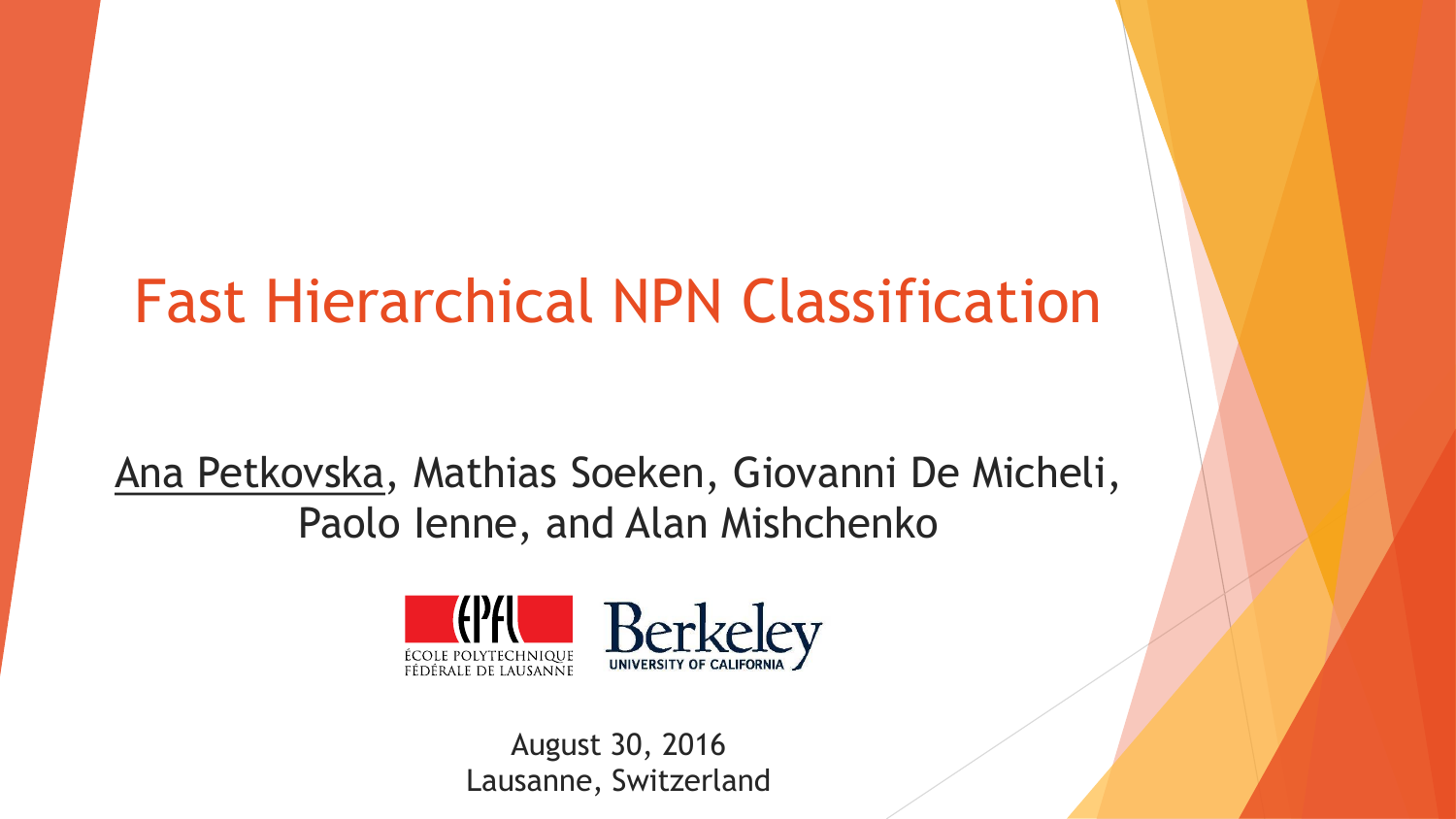#### Negation-Permutation-Negation (NPN) Classification

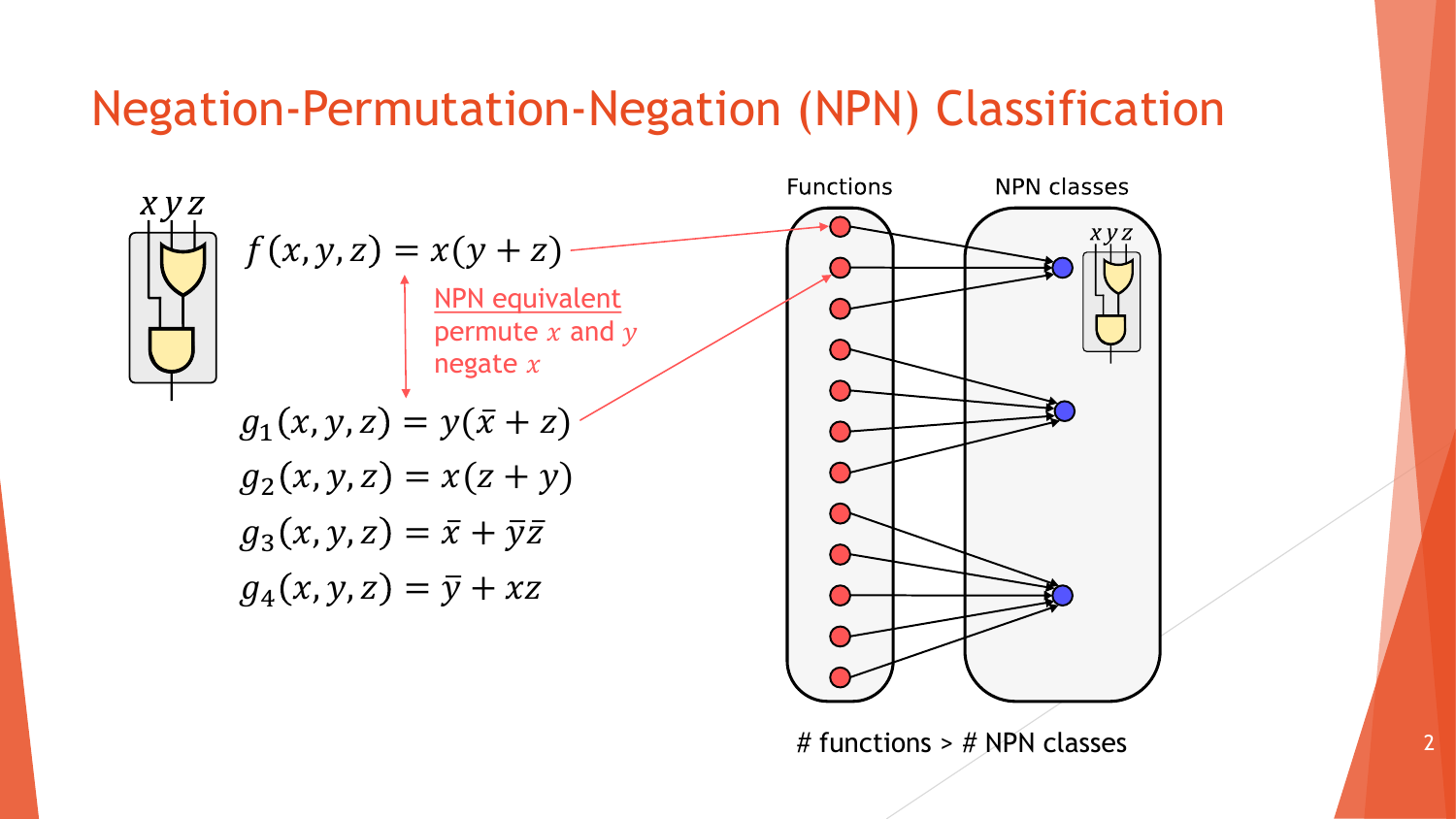## NPN Classification: Part of the FPGA Design Flow



- **•** For building compact libraries of circuit structures or cuts produced by different tools and benchmarks.
- **•** For retrieving an optimal structure for a given Boolean function from a library.
- **For matching Boolean functions of millions of enumerated** structural cuts against a library of cells used to implement the design.
	- W. Yang et al., "Lazy man's logic synthesis", ICCAD'12
	- A. Kennings et al., "Efficient FPGA resynthesis using precomputed LUT structures", FPL'10
	- A. Mishchenko et al., "Combinational and sequential mapping with priority cuts", ICCAD'07
	- A. Mishchenko et al., "Technology mapping into general programmable cells", FPGA'15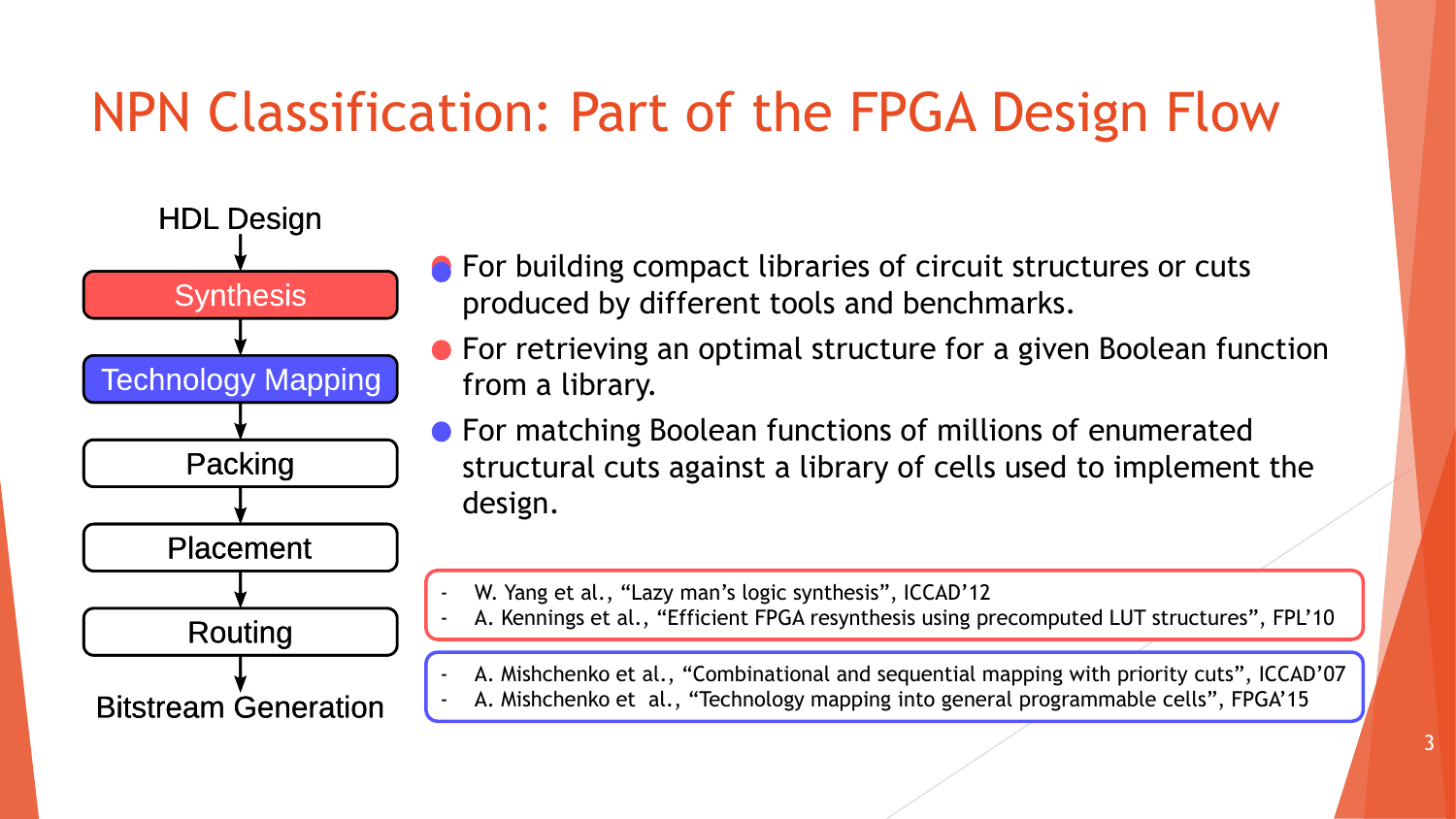### Algorithms for NPN Classification



Existing algorithms Discard intermediate results



#### Our algorithm

Keep intermediate results as a hierarchy of classes